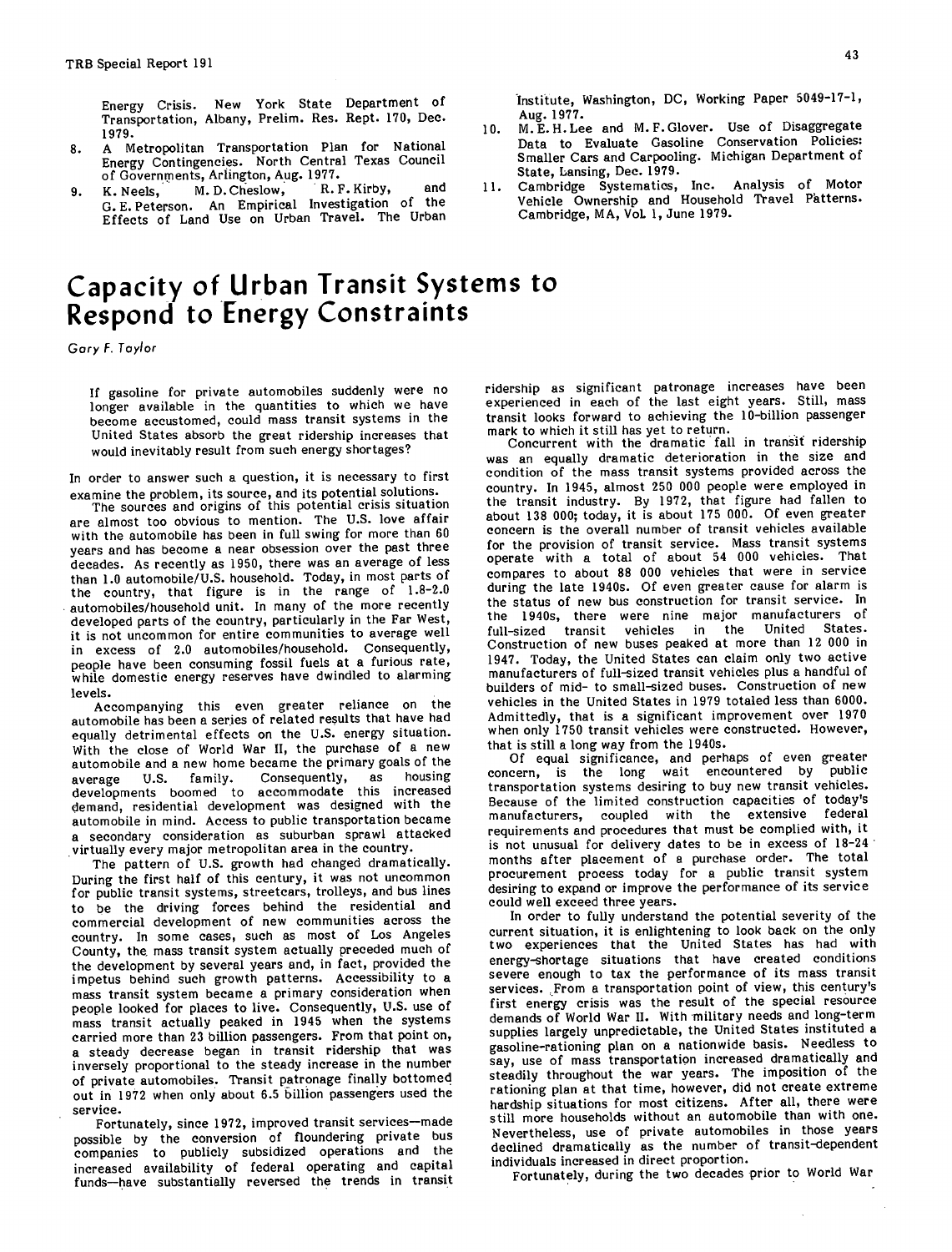II, the United States had built and operated large, efficient, privately run transit systems in most metropolitan areas. Although experiencing their most dramatic increase in ridership ever (48 percent between 1940 and 1945, representing 7.7 billion more riders per year), U.S. mass transit services became extremely crowded but were equal to the task.

In contrast to the apparent adequacy of mass transit to react to increased demands during World War II, the Middle East oil embargo in 1974 presented mass transit with a new challenge. When gasoline lines began to appear in early February of that year, millions of U.S. citizens turned to the much-neglected mass transit system as an alternative to waiting in lines for gasoline. At first, the increased transit patronage was an extremely welcome sight to most of the previously ignored public transit systems across the country. However, as the lines lengthened, near-panic conditions broke out in many parts of the country, and mild transit increases turned into a full-scale transit stampede. With their automobiles rendered useless, people reluctantly turned to the transit alternative for the first time. Mass transit systems were quickly overwhelmed. During February 1974, most urban operations experienced 30-50 percent increases over February 1973 ridership totals. On many routes, particularly suburban commuter services, ridership increases in excess of 100 percent were not uncommon. Transit systems began using every available vehicle to supplement regularly scheduled service. Nevertheless, the general public cried in outrage at not having enough transit seats available to meet their commuting needs. Clearly, mass transportation was not prepared to cope with such a situation. However, after 20 years of public neglect and general apathy, such conditions should not have been totally unexpected.

Almost as quickly as it came, the 1974 gasoline crisis subsided, and transportation habits across the country quickly returned to near normal. Some people attracted to mass transit during the crisis would, in fact, remain as regular transit riders. However, U.S. reliance on the automobile returned to its original intensity. Since 1974, many public transit systems have been greatly improved. The overall capacity of such systems, however, has not greatly increased. Therefore, the possibility of a repeat performance of the 1974 situation remains a distinct possibility (similar situations did in fact occur in April 1979 in selected portions of the country, particularly in southern California). Of greatest concern is the possible consequence of such a shortage—multiplied many times over in both severity and duration. In order to cope with such a possibility, it is important to take a look at the specific elements of the problem that must be addressed and the conditions and capabilities of various public transportation systems across the country to deal with an energy-crisis situation.

# KEY ELEMENTS IN SOLVING THE PROBLEM

Perhaps the most important element in the solution to the problem of mass transit is the overall availability of vehicles. Past domestic production rates, particularly through the 1960s and early 1970s, have been clearly inadequate, if urban areas in the United States are to build mass transit services that can be reasonably expected to provide an acceptable alternative to the use of private automobiles during energy-crisis situations. Overall, it should also be remembered that reliance on the automobile must inevitably decrease in direct proportion to dwindling petroleum supplies worldwide. A current plan by the Urban Mass Transportation Administration to increase domestic new bus production to more than 10 000/year would appear to be a good start toward solving this problem. However, the two remaining domestic full-sized coach builders would appear to be unable to meet this goal with existing facilities, and current federal procedures and regulations on bus construction have served as a deterrent to the establishment of new manufacturers or to any expansion of existing providers. Realistically, the most optimistic estimate of 1980-1981 domestic bus production points to 7000-8000 units/year. This will clearly fall well below national demand as is evident from the 18- to 24-month delay in delivery experienced by transit systems that have recently placed orders for new vehicles.

Also, the cost of new buses has proven to be a severe deterrent of massive expansion of transportation systems. Although federal funding can now absorb 80 percent of the cost of a new bus, local authorities are still faced with heavy capital requirements, if substantial increases in fleet size are desired. A full-sized transit coach (47-51 passengers), as recently as 1974, could cost in the area of \$45 000 -\$48 000/unit. A full-sized advanced design transit bus today (with seating capacity normally reduced to 39-45 passengers because of federally mandated wheelchair provisions and new structural design features) could be expected to cost \$120 000-\$125 000/unit, if appropriately equipped to meet all federal guidelines. Manufacturers claim this 160 percent increase in price in.just six years is justified by spiraling production costs, extensive research and development efforts, and a myriad of federal requirements, restrictions, and guidelines that have been imposed in recent years. Nevertheless, a capital burden of this magnitude has proven to be difficult for many local municipalities to absorb within recently strained budgets.

In order to cope with the vehicle-availability problem, many transit systems, which had previously planned on retiring substantial numbers of old deteriorating vehicles on delivery of newly purchased ones, have decided to retain the old relics for possible emergency use should an energy-crisis situation occur. Several systems have even begun an ambitious program of vehicle rehabilitation designed to restore many older vehicles to more acceptable working condition. Such programs have proven to be an effective means of increasing fleet size and potential system passenger capacity without undertaking extremely costly new bus purchase capital programs.

It should also be remembered that, even if additional vehicles become available, many systems do not have<br>adequate maintenance and storage feollities to maintenance and storage facilities to accommodate substantially greater numbers of vehicles. Consequently, expanded garage and facility programs must always be considered whenever substantial fleet expansion is contemplated.

Even if more buses are obtained and storage and maintenance facilities are expanded or modified to accommodate them, in order to provide the additional service needed to meet the increased demand, substantial increases in operating subsidies will be required. The cost of providing transit service today far outstrips the ability of the transit rider to pay for it through the farebox. Nationally, only about 40 percent of the costs of transit service is returned through the farebox. Increasing fares may be one solution to this problem. However, transit service has traditionally been most-heavily patronized by those elements of the population who can least afford high payments for such service. Therefore, other sources of local, state, and federal financing appear to be necessary. Current and future operating subsidies available through the Urban Mass Transportation Act appear to be an adequate start; however, such funding still leaves much of the cost to local and state bodies. Recent antitax movements across the country have not helped the situation. Sales, real estate, income, and gasoline taxes have all been levied by local and state authorities to generate enough revenue to maintain effective transit systems. These sources, however, have recently fallen short of the funding levels required to expand and improve transit services. Unfortunately, several referendums in the past year, designed to increase tax support for transit services, have been defeated by local citizens. If additional transit service is to become a reality, new sources of funding the operation must be found.

Finally, even if more buses are obtained, garages expanded, and additional operating subsidies secured, mass transit still may not solve the problems of an energy-crisis situation unless the attitudes and travel traditions of the U.S. public change significantly. It now seems clear that, until people decide to conform with the travel habits of the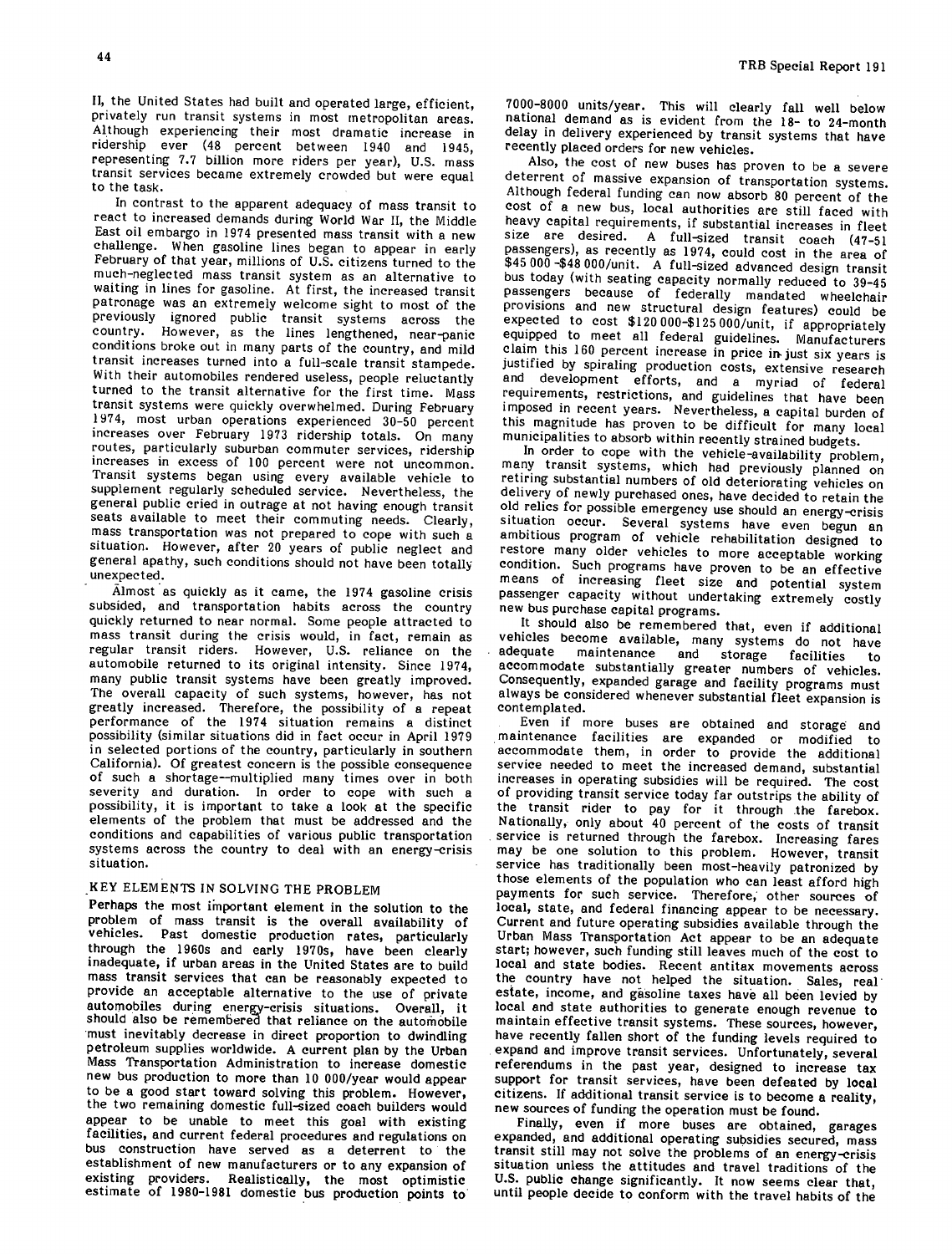rest of the world, a mass transit problem will continue to exist. In the future, public transportation systems must be perceived as public services, the same as police and fire protection, garbage collection, and other services that must be supported by the entire community.

## CURRENT CASE STUDIES

To analyze the potential ability of public transportation systems to respond to energy-constraint situations, several case studies of transit systems of varying sizes across the country are reviewed in this section.

## Long Beach, California

Long Beach Transit (LBT) operates a fleet of 150 urban transit buses and attracts about 15 million patrons annually. LBT recently completed development of a comprehensive<br>comprehensive continues and that outlines emergency energy contingency plan that step-by-step procedures to follow should either a gasoline shortage dramatically increase ridership or the availability of diesel fuel require a cutback in the amount of transit service that can be provided. Development of the emergency plan was felt to be essential to LBT in light of its experiences in April 1979, when gasoline shortages suddenly produced dramatic ridership increases throughout the LBT system. Long Beach Transit has experienced a ridership increase in excess of 40 percent since 1978. Part of this increase can be attributed to energy concerns and related gasoline price increases. LBT has managed to accommodate ridership increases without dramatically increasing the size of its operating fleet by instituting a series of route and schedule modifications. The availability of previously unused seating capacity also permitted absorption of these additional riders.

Only a few years ago, it was LBT policy to try to guarantee a seat for every transit patron during both peak-hour and midday periods. This policy has now reluctantly been abandoned, inasmuch as LBT is now faced with the reality of transit demand in excess of seating capacity during several periods of the day. Unlike many systems, LBT does not experience substantial decreases in ridership during midday hours. Heavy patronage by senior citizens and downtown-bound shoppers traditionally has kept midday ridership at 70-80 percent of peak-hour level. LBT, consequently, has not had great numbers of vehicles available during midday hours that could be used in emergency situations to accommodate higher volumes of riders. The recent gasoline shortage quickly taxed LBT vehicles far beyond their capacity during rush-hour periods. Efforts by LBT at that time to encourage major employers in the area to stagger work hours met with only limited success. As a result, LBT now perceives across-the-board fleet expansion as its only viable means to accommodate increased ridership in the future. Toward that end, the recent purchase of 40 new advanced-design transit coaches, originally destined to serve as replacement vehicles, may well serve as a means of expanding the fleet instead. Several older coaches, originally destined for retirement and eventual sale, are now being placed in mothballs and might be reconditioned in order to improve the ability of LBT to accommodate substantial future increases in ridership.

A more severe problem than vehicle availability for LBT is garage-maintenance capacity. Currently, LBT is operating from a maintenance facility that has been declared wholly inadequate for the existing fleet. Fortunately, plans are well under way for the expansion of the existing facility and the creation of a new satellite maintenance operation. Even so, the new maintenance plans will be based on accommodation of up to 225 vehicles that may or may not be sufficient for future transit demands in the Long Beach area.

Overall, LBT currently appears to accommodate modest ridership increases (5-10 percent) over the next few years by adjusting schedules and routings and encouraging use during less-active periods of the day. However, peak-hour capacity seems to be nearing its maximum, and substantial increases (i.e., 20 percent over an extended period) could clearly not be accommodated.

#### Memphis, Tennessee

The Memphis Area Transit Authority (MATA) provides local and some regional transit service with an operating fleet of 285 vehicles. The MATA system attracts more than 20 million riders/year. MATA has recently completed the development of its own emergency energy plan designed to accommodate substantial increases in ridership with only moderate increases in vehicle requirement.

The plan outlined by MATA envisions the capability to accommodate ridership increases of 51-52 percent, if standees could be attracted on every route. This additional ridership could be accommodated through the use of a total fleet of about 300 vehicles, only a modest increase over the existing number of vehicles available. MATA officials admit, however, that their available capacity levels (up to 52 percent during peak periods) are somewhat misleading, primarily because of the current distribution of ridership on the MATA route system. The majority of the MATA patronage is currently concentrated on only eight local routes, while much of the remaining system is largely unused. This suggests that some of the less-popular routes are currently displaying capacity use of only 20-30 percent, while the more-popular routes are clearly in the area of 90-100 percent during peak periods. It is more logical to assume that, during an energy crisis situation, several portions of the MATA system could be pressured well beyond its operating capability. It is also important to note that the apparent MATA peak-hour seating availability also includes return-trip service on commuter routes that are difficult or impossible to use to their fullest potential. In a heavily commuter-oriented transit system, such as MATA, it is difficult to generate contraflow travel demand that would be necessary in order to improve trip use.

In order to best accommodate additional riders during emergency situations, MATA has assumed the use of staggered work hours in order to extend the peak-hour demand for transit service. Overall, MATA assumes the expansion of the rush-hour period to 3 h during both morning and afternoon periods.

Under an ultimate-demand situation, with all elements of the emergency energy plan in operation, MATA assumes that it would be able to accommodate a 62 percent increase in ridership during morning peak-hour periods and a 65 percent increase during afternoon peak-hour periods. Substantially greater percentage increases could be absorbed during midday and evening service hours. One problem that has not been confronted, however, is how to and who would pay for these additional hours of operation that would be required in order to accommodate the additional ridership. No emergency local funding provisions have as yet been developed.

## Minneapolis-St. Paul

The Metropolitan Transit Commission (MTC) of the Twin-City area serves a population of about 1.5 million with a transit fleet of more than 1000 vehicles. In 1979, MTC attracted more than 63 million riders, the vast majority of them using the service during peak-hour periods for commuting purposes. Transit service has become very popular in the Twin-City area for home-to-work trips, but other trip purposes seem to be still generally reserved for the private automobile. Consequently, MTC peak-hour vehicle demands are almost four times as great as those during midday hours. This presents critical problems for transit providers during emergency situations when ridership may increase dramatically. Inevitably, during a true energy-crunch situation, demand for peak-hour transit service for commuting purposes will show the greatest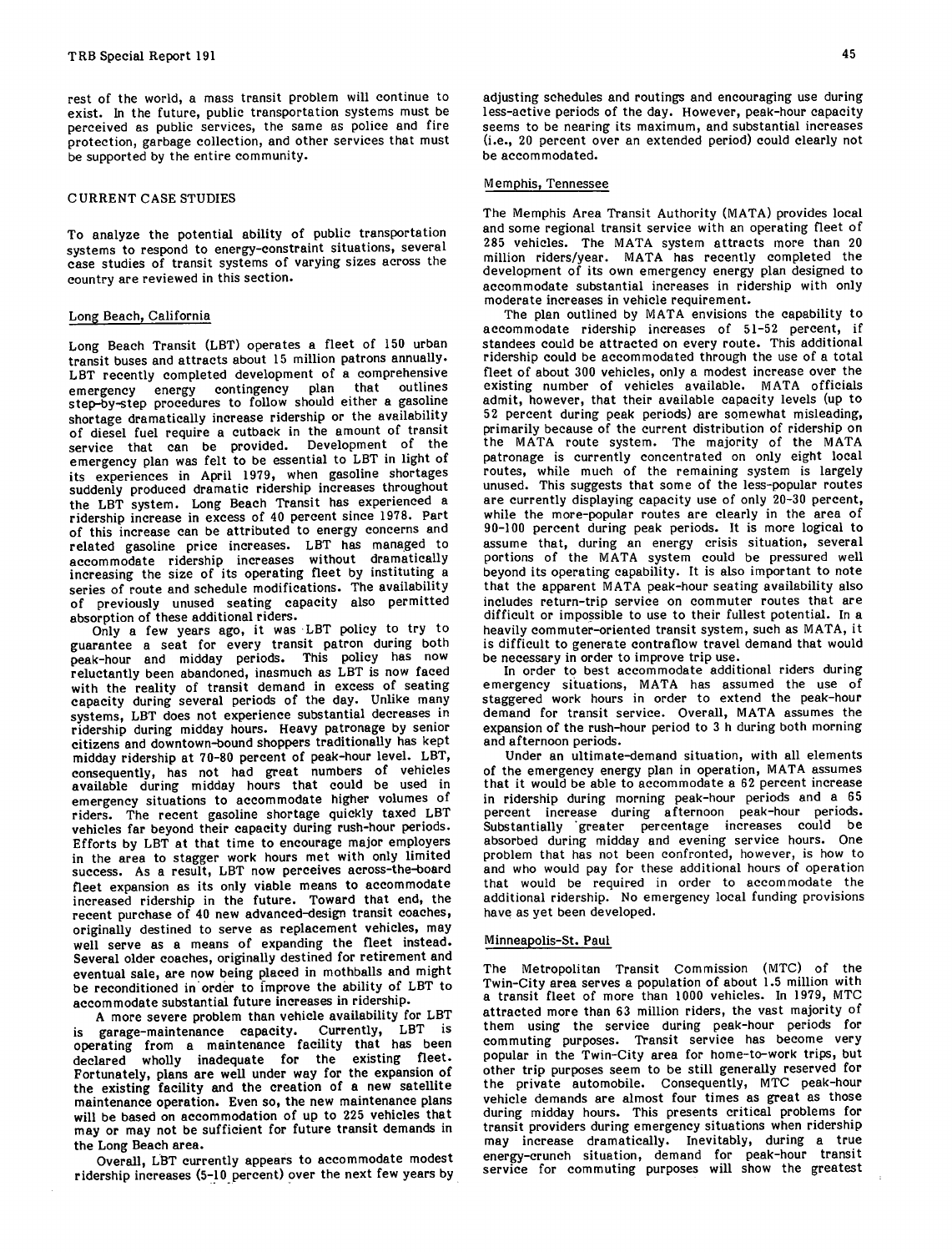increases. Consequently, during such a crisis, MTC would be forced to rely on staggered work hours in order to increase capacity to any degree at all.

An emergency energy plan was developed for the Twin-City area several years ago but has not been updated for quite some time. Recent overall ridership increases suggest that problems noted in the original energy plan may become more severe than originally anticipated. Currently, 12 percent of the MTC buses are already severely overcrowded or are filled beyond acceptable service standards during the peak hours. An overall ridership increase of only 5 percent could push another 15 percent of peak-hour trips beyond the maximum-capacity service standard level.

MTC has also considered retaining and rehabilitating some of the older vehicles in its fleet that had been scheduled for retirement and eventual sale; however, no extensive expansion of the operating fleet is contemplated at this time because of limited resources now available to subsidize the operating costs of the system. MTC hopes that, if an emergency situation occurs and ridership increases substantially, additional funding would become available from federal and/or local sources to accommodate the need for additional service. Again, however, no such plan for additional funding now exists.

## Nashville, Tennessee

The Metropolitan Transit Authority (MTA) in Nashville maintains an active energy plan on an annual basis. Adjustments are made to accommodate the existing changes and special needs of the system from year to year. The MTA operates a fleet of 140 transit vehicles to transport 8-9 million transit riders annually. Nashville currently is confident that it could absorb a sudden ridership increase of about 36 percent during peak hours through the provision of additional service and the encouragement of staggered work hours by major employers in the area. No massive fleet expansion programs or facility improvements (which were just expanded and modernized a few years ago) are planned for the immediate future.

Although Nashville has experienced consistent ridership increases in recent years, it still feels comfortable with its ability to meet any demands that it can now foresee in the immediate future. Good cooperation from political leaders and the local population is an asset that Nashville will be able to rely on in making the necessary adjustments to accommodate future energy-crisis situations.

#### Baltimore, Maryland

The Mass Transit Administration (MTA) of Maryland operates what can best be described as a typical large eastern transit system in the Baltimore metropolitan area. The MTA operates a fleet of about 1030 transit vehicles and expects to carry almost 100 million passengers in 1980. This extremely heavy ridership creates considerable and, at times, severe overcrowding during peak-hour periods, as well as fairly heavy patronage on many routes throughout the entire day. Several of the more heavily traveled MTA routes may attract between 25000 and 30 000 passengers during a typical weekday. Patronage is so heavy that several routes operate with 2- and 3-min headways (including one crosstown route).

Because of the heavy patronage now being experienced by the MTA, its planning department has devoted substantial time and effort to the development of an emergency energy contingency plan. The plan was deemed a necessity by the MTA following the near-crisis situation that developed during the 1974 oil embargo. At that time, the dramatic ridership increases experienced by the system (at one point 30 percent in one month) pushed the already-crowded peak-hour trips near the breaking point. Extra service was hurriedly implemented in a stop-gap fashion to try and alleviate some of the most difficult situations. Fortunately, the additional crowds subsided after a few weeks, and the system gradually returned to normal. Because of that experience, however, the MTA felt that it was imperative to develop a plan to most effectively accommodate an energy-crisis situation by using existing available resources.

Despite all their planning efforts, the MTA admits that its ability to provide for substantially greater numbers of riders with its existing fleet is limited at best. The current system is already so heavily used that an increase in ridership of only 1 percent during peak hours of operation would require almost 30 additional vehicles in order to maintain existing operating standards. With no massive fleet expansion contemplated in the immediate future, alternative means of providing for such additional ridership must be developed.

The Baltimore MTA is now in the process of constructing a rapid transit fixed-rail system for the heavily traveled northwest corridor of the city. Service is projected to begin in 1982, and it is hoped that much of the heavy peak-hour demand on the bus system there will be somewhat alleviated by the operation of the new rail system. However, an extensive feeder-bus network to provide service to the transit stations may well create an overall increase in the demand for transit vehicles rather than a net reduction. The new rapid transit system could eventually serve as a valuable tool in combating the effects of future energy-crisis conditions in that area of Baltimore.

In the short term, the MTA has developed several other measures in its emergency plan that are designed to help cope with future crises. Most are designed to improve vehicle use, such as encouraging staggered work hours, reducing the acceptable level of vehicle spares, and minimizing out-of-service time for each vehicle. Plans have been developed to provide for the additional hours of operating service that would be expected and for a recruitment and training program for additional transit operators.

No specific financial arrangements have been developed yet to accommodate the additional needs of an energy-crisis situation. However, as a department of the State of Maryland, it is anticipated that such future emergency needs could be met by emergency funds allocated through the state's general fund.

#### Missoula, Montana

In sharp contrast to the transit system operated by the MTA in Baltimore is the bus service provided by Missoula, Montana. The Mountain Line, as the service has been named, operates with a fleet of only 14 vehicles and is expected to carry between 400 000 and 500 000 passengers in 1980. Patronage has tripled since the service was begun less than three years ago. The Mountain Line serves a population of about 40 000.

Despite the difference in operating characteristics, Missoula exhibits similar problems to those of the Baltimore operation. Severe overcrowding is now experienced during certain portions of the day, especially during the winter months when driving in this area can become very difficult. Mountain Line officials report that the service is already operating well above capacity during peak periods of the day and project that any substantial increase in the demand for transit service in the Missoula area could probably not be fully met with existing Mountain Line resources.

Missoula has not developed an emergency energy plan for the transit system largely because they perceive that little could be done to cope with such problems. Because it has a population of less than 50 000, Missoula is not eligible for additional Urban Mass Transportation Administration funding through Sections 3, 5, or 8 of the Urban Mass Transportation Act, which would normally provide for capital, operating, and planning funds for urban transit systems. Missoula's only source of federal funding is Section 18 rural transit funds, allocated on a statewide basis and generally insufficient to meet even the existing transit financial needs of the state. For instance, should Missoula desire to purchase four new transit coaches to expand its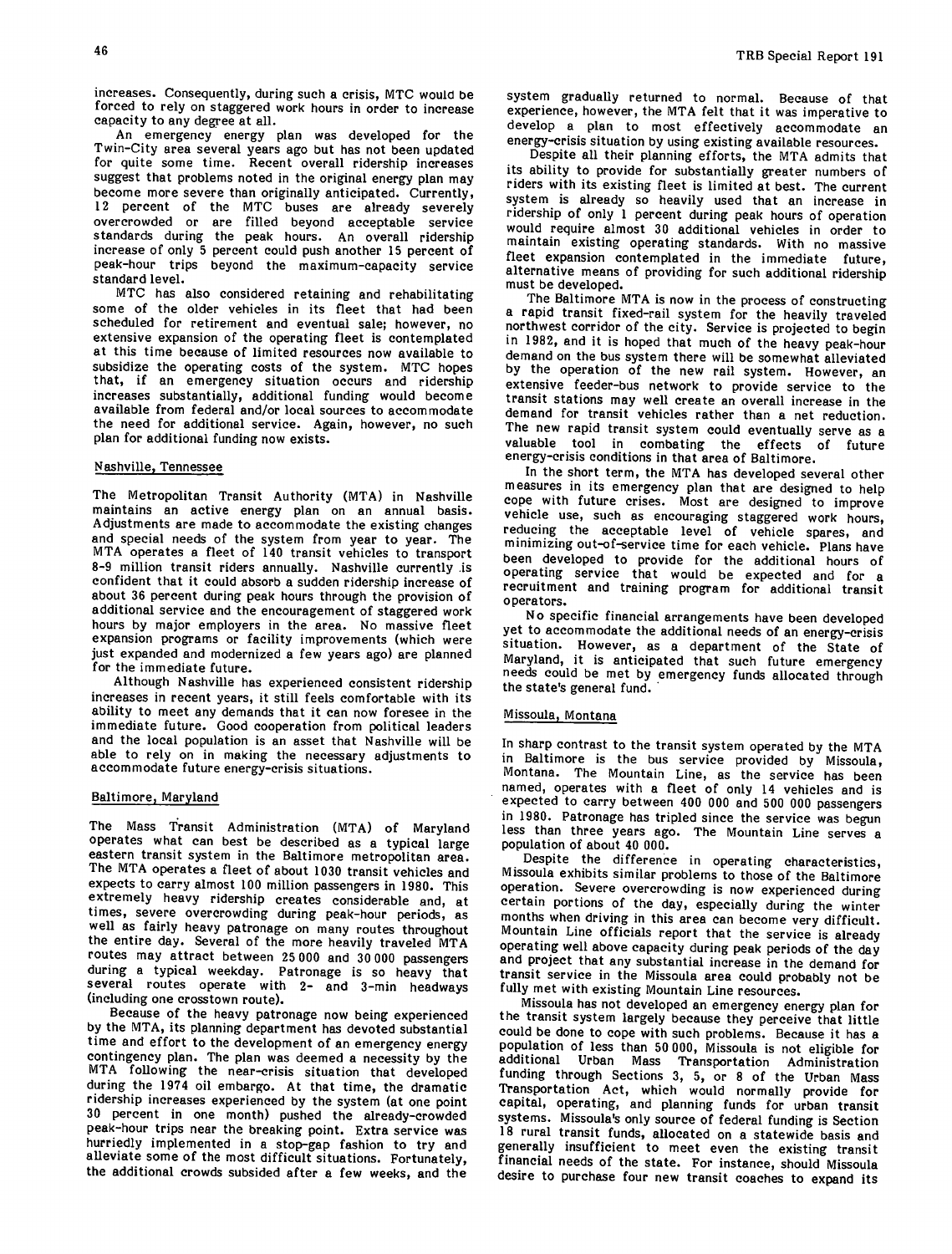fleet capacity, the cost of such vehicles (about \$400 000) would almost exceed the entire Section 18 funding allotment for all of Montana for 1980. Consequently, with local funding support already at a comparatively high level, fleet expansion and/or service improvements cannot be contemplated because of financial limitations.

#### Duluth, Minnesota

Duluth has traditionally been known as a transit-oriented community. Its number of transit rides per capita annually exceeds that of just about every other city of comparable size in the country. Duluth is a city of about 100 000 people and occupies the banks of Lake Superior. transportation is provided by the Duluth Transit Authority (DTA), which operates a fleet of 98 transit coaches and attracts about 6 million transit riders annually. DTA also provides service for the adjoining city of Superior, Wisconsin.

DTA has developed an energy contingency plan primarily concerned with providing for fuel needs during shortage situations. It has not given much attention to assessing potential vehicle needs to accommodate substantial ridership increases. DTA currently has a very limited number of vehicles and maintains a very low spare ratio during peak hours of service. Peak-hour demand for commuter operations is extremely heavy and requires all serviceable vehicles now available to DTA to meet that demand. An assessment by DTA personnel noted that little or no additional ridership increase could be accommodated during peak hours of service. However, midday and evening operations have considerable available capacity. DTA could potentially encourage staggered work shifts in order to provide some additional overall system capacity.

Although currently receiving federal, state, and local funding for both capital and operating needs, DTA foresees little additional funding that could be used in emergency situations in order to supplement existing service. Additionally, no massive vehicle expansion is projected in the immediate future. In conclusion, DTA points out that additional service to be provided to accommodate substantial ridérship increases would have to be operated with existing vehicles and paid for by additional farebox revenues.

### Louisville, Kentucky

Louisville could well represent the typical mid-sized midwestern city. Serving a metropolitan area of about 750 000, the Transit Authority of River City (TARC) operates a fleet of 242 transit vehicles and expects to attract about 15 million riders in 1980. Although TARC has enjoyed steady ridership increases in the past several years, the system still appears capable of absorbing considerably greater numbers of riders in the future. Several years ago, civil disturbances in many portions of the community had a negative effect on transit ridership from which it is only now beginning to fully recover. Consequently, additional capacity does seem to be available on many of the more-popular TARC routes.

TARC has developed an emergency energy contingency plan in which it states that the current system could accommodate an additional 48 percent increase in ridership during peak hours and considerably greater numbers during non-peak hours by using existing resources. Consequently, TARC feels comfortable with the size of its existing service and feels capable of handling future emergency needs, at least during the early stages of such a crisis. TARC also appears capable of implementing new service, should it be necessary, and of financing such service expansion through a trust fund that is available to TARC.

Overall, TARC appears to be one of the more-capable transit systems in the country, given its ability to respond to substantial increases in demand that could result in an energy-crisis situation.

#### OVERALL ASSESSMENT

In reviewing conditions in the eight cities examined in this

report, as well as in examining the literature concerning several dozen other metropolitan areas across the country, it would appear that the least-prepared mass transportation systems and those least able to cope with the demands of an energy problem situation are those operations in either very large metropolitan areas or in very small cities—but for very different reasons.

Large transit systems (those operating 500 vehicles or more) normally assume the responsibility for the provision of public transit service for extremely large masses of people. These systems often serve areas with populations of 1 million or more. The systems in such communities are, more often than not, already fine-tuned to operate at maximum efficiency and, therefore, minimize operating and capital expenditures. Most of these systems have little or no leverage as far as additional available vehicles and other resources needed to dramatically expand transit service operations are concerned. Available seating capacity during peak hours for such systems is almost universally nonexistent. Of even greater signficance, however, is the assessment of the overall potential demand that could be imposed on these transit operations. In some cases, a switch from the private automobile to reliance on public transportation by only 5 percent of the commuting population could mean a daily increase in ridership of 80 000 to 100 000 passengers, or more. Accommodation of such increases appears clearly beyond the existing capabilities of transit services in these communities. Massive increases in the number of vehicles available for service would have to be realized. Unfortunately, procurement and operation of these vehicles seem unlikely.

The very small transit systems serving the smaller communities across the country also appear to be faced with severe problems in dealing with energy-shortage-inspired ridership increases. Their problems, however, are more related to available facilities and the absolute size of the operation rather than to the absolute number of additional patrons. Although an energy-crisis situation in cities (e.g., Missoula, Montana; Columbus, Georgia; or Lima, Ohio) may actually result in an absolute daily increase in ridership of only 1500-2500 new riders, even these small volumes of passengers could not be accommodated because of the extremely limited capacity of existing transit services. Such systems often have less than 30 available vehicles with which to provide transit service for the entire community. Also, maintenance and servicing facilities are usually barely acceptable or already inadequate to meet the needs of the current service levels. These limited physical resources greatly restrict the amount of flexibility that would be needed to accommodate this additional ridership.

Those cities and transit systems that appear to be best able to cope with potential energy crisis situations are cities with populations of 250000 to 750000 that have built adequate comprehensive transit systems over the past 10 years. Such systems usually have between 100 and 400 transit vehicles available for service and, more often than not, seem to require only about 80 percent of their total fleet for the provision of current peak-hour service. Increases in ridership during emergency situations in such communities seem to be calculable on a percentage basis of existing ridership that could potentially be accommodated; however, in many cases, this could only be done with substantial difficulty through revision and supplementation of the existing service. Additional daily ridership increases of 10 000 to 20 000 passengers would appear to be a manageable situation for these communities. That, coupled with the apparent availability of federal and state funding (in contrast to many of the smaller operations noted above), also suggests that financing for additional service needed to meet this demand would also be more readily available.

Geographically, the West and Midwest appear to be in a generally better position to accommodate large numbers of new riders than the transit systems operated in the East, Northeast, and Deep South. The traditional poor response to mass transit services found throughout the Far West has permitted the development of several urban transit systems